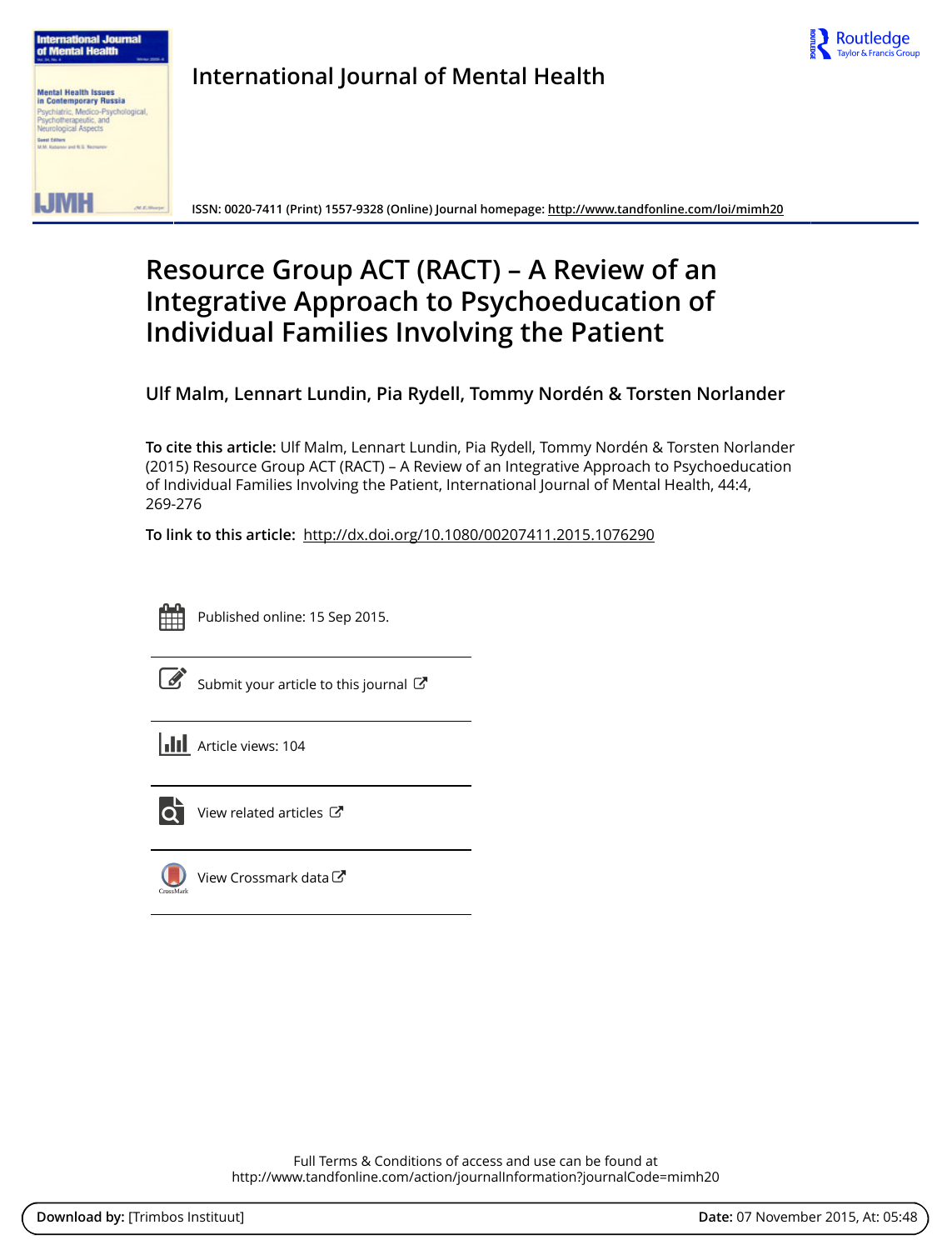# Resource Group ACT (RACT) – A Review of an Integrative Approach to Psychoeducation of Individual Families Involving the Patient

Ulf Malm,<sup>1</sup> Lennart Lundin,<sup>2</sup> Pia Rydell,<sup>2</sup> Tommy Nordén,<sup>3</sup> and Torsten Norlander<sup>3,4</sup>

 ${}^{1}$ Sahlgrenska Academy, Institute of Neuroscience and Physiology, University of Gothenburg, Gothenburg, Sweden

 $2$ Psychosis Division, Sahlgrenska University Hospital, Gothenburg, Sweden

 $3$ Center for Research and Development, Evidens University College, Gothenburg, Sweden

<sup>4</sup>Department of Clinical Neuroscience, Karolinska Institutet, Solna, Sweden

Abstract: The implementation of evidence-based treatment methods for patients with severe mental illness must be deeply rooted in clinical case management and an ACT service delivery model, where the patient user can be involved in shared-decision making in the cycle of "assess-plan-act-follow upfeedback". In order to prepare and empower the client for the new role as a participating decision maker in the management of his/her own illness, various psychoeducational strategies are employed. The original 'family unit in the community' of the Integrated Mental Health Care program (IC) was developed step-by-step through practice-based evidence and clinical expertise to include significant others as resource persons in a so called Resource Group, and therefore the program was subsequently named as "Resource group ACT" (RACT). The service delivery by community mental health teams involving the patient by way of resource groups as well as the psychoeducational treatment conditions involving both individual patients and family groups may contribute to the understanding of how RACT added clinical effectiveness in functioning and satisfaction.

Keywords psychoeducation; family; severe mental illness; user involvement; clinical case management; ACT; clinical microsystems

# INTRODUCTION

The original 'family unit in the community' of the Integrated Mental Health Care program (IC) [\[1](#page-7-0)] was developed step-by-step through practice-based evidence and clinical expertise to include significant others as resource persons, and a new concept, the 'resource group', was introduced in the beginning of the 2000's [\[2](#page-7-0)]. The IC program has been given a number of different names but since the content continues to be developed with ever greater emphasis

Address correspondence to Ulf Malm, Sahlgrenska Academy, Institute of Neuroscience and Physiology, University of Gothenburg, Gothenburg, Sweden; E-mail: [ulf.malm@neuro.gu.se](mailto:ulf.malm@neuro.gu.se); [ulf.malm1@gmail.com](mailto:ulf.malm1@gmail.com)

Color versions of one or more of the figures in the article can be found online at [www.tandfonline.com/mimh](http://www.tandfonline.com/mimh).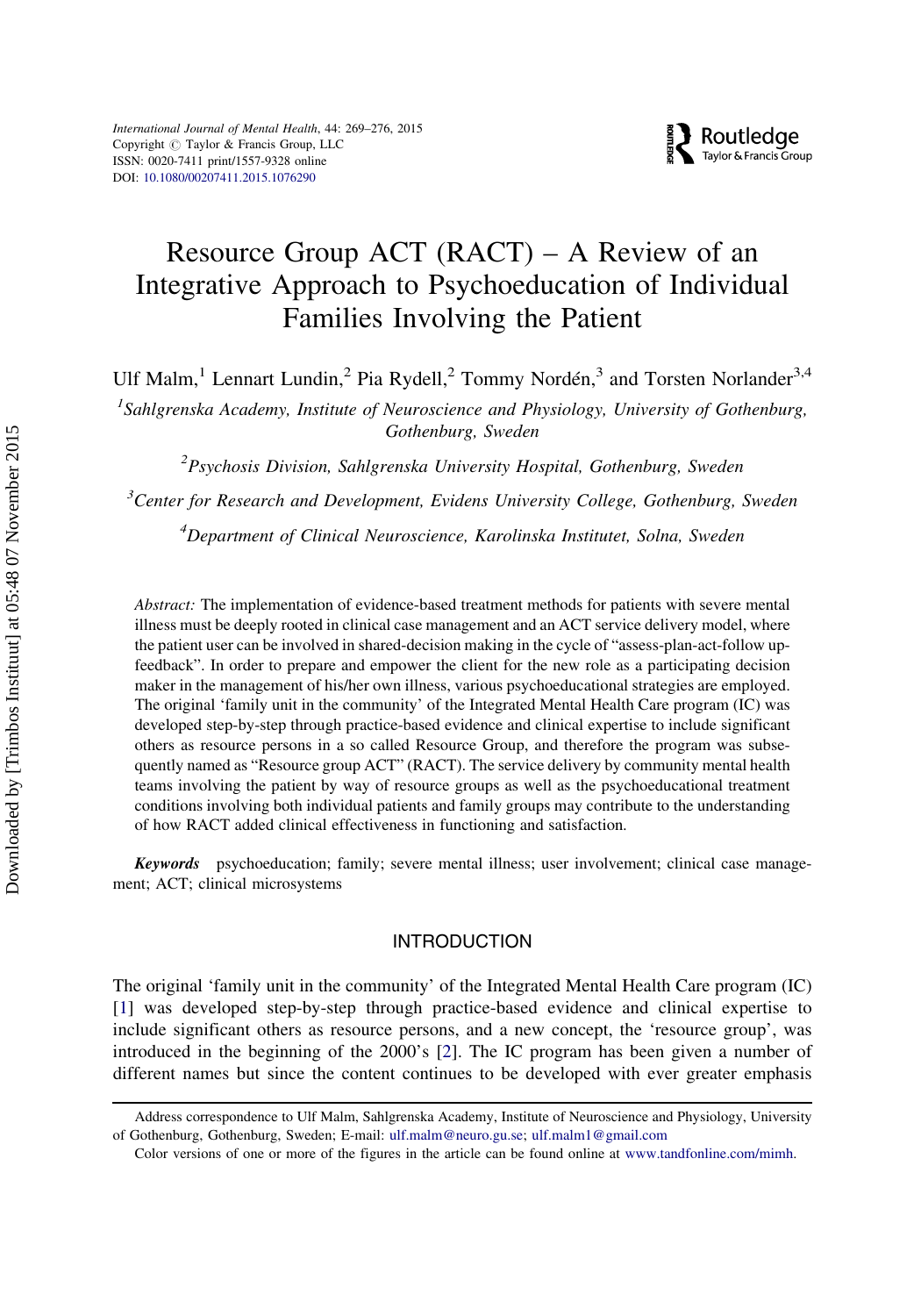on the central position of the patient through the participation in the resource group it has recently been decided to call the generic methodological program the "Resource group ACT" or "RACT". Furthermore, the findings of a new qualitative study identified the resource group as a major key component of RACT [[3\]](#page-7-0).

The RACT program is a person-centered flexible assertive community treatment approach delivered through a novel mechanism: a resource group clinical microsystem for each patient [[4](#page-7-0)].

## METHODS

### Service Delivery

In the RACT program shared decision making was carried out by a clinical microsystems approach [[5\]](#page-7-0) within a resource group for the individual client. A clinical microsystem is defined as a small group of people (including health professionals, patients, and families who work together in a defined setting on a regular basis (or as needed) to create care for discrete subpopulations of patients. As a functioning unit it has clinical and business aims, linked processes, and a shared information and technology environment and produces care and services that can be measured as performance outcomes. The clinical microsystem evolves over time and is often embedded in larger systems or organizations. The resource groups of the program provide care for patients with severe mental illness. The group meets quarterly for about two years. The shared decision making procedures are supported by psychoeducation about illness management and workbook sheets for analysis, systematic problem solving, communication, and planning. RACT was managed by a workbook manual shared by service users and professionals.

The core of the service delivery practice of community mental health, the community mental health team [\[6](#page-7-0)], may be enriched and augmented by resource groups implementing the ACT model built upon the orthodox US ACT model [e.g., 7, 8], or its revised versions like the UK Assertive Outreach model [\[9](#page-7-0)] or the Dutch Flexible ACT [\[10\]](#page-7-0). Some original key ingredients of ACT have been further developed in the RACT practice: 'assertive engagement mechanisms' by shared decision making procedures involving the patient, 'the support system' included in the clinical management by the resource group teamwork.

As a rule, most patients receive service by their resource groups acting on an intensive clinical case management level. If the state of the patient service user requires a more intensive intervention her/his resource group acts at an ACT-level and the ACT primordial ingredients such as shared caseload, daily planning and review, 24-hour availability and more frequent visits are applied. This notion corresponds to the ideology of the Dutch flexible ACT model.

#### The Outcome Research Design

The efficacy of the RACT program for functioning and user satisfaction in patients with schizophrenic disorders are supported by two randomized controlled trials with a two year follow-up [[11\]](#page-7-0) and a five-year controlled follow-up study [[4\]](#page-7-0), respectively. The program as a whole has been scientifically researched and field-tested in a number of countries each of which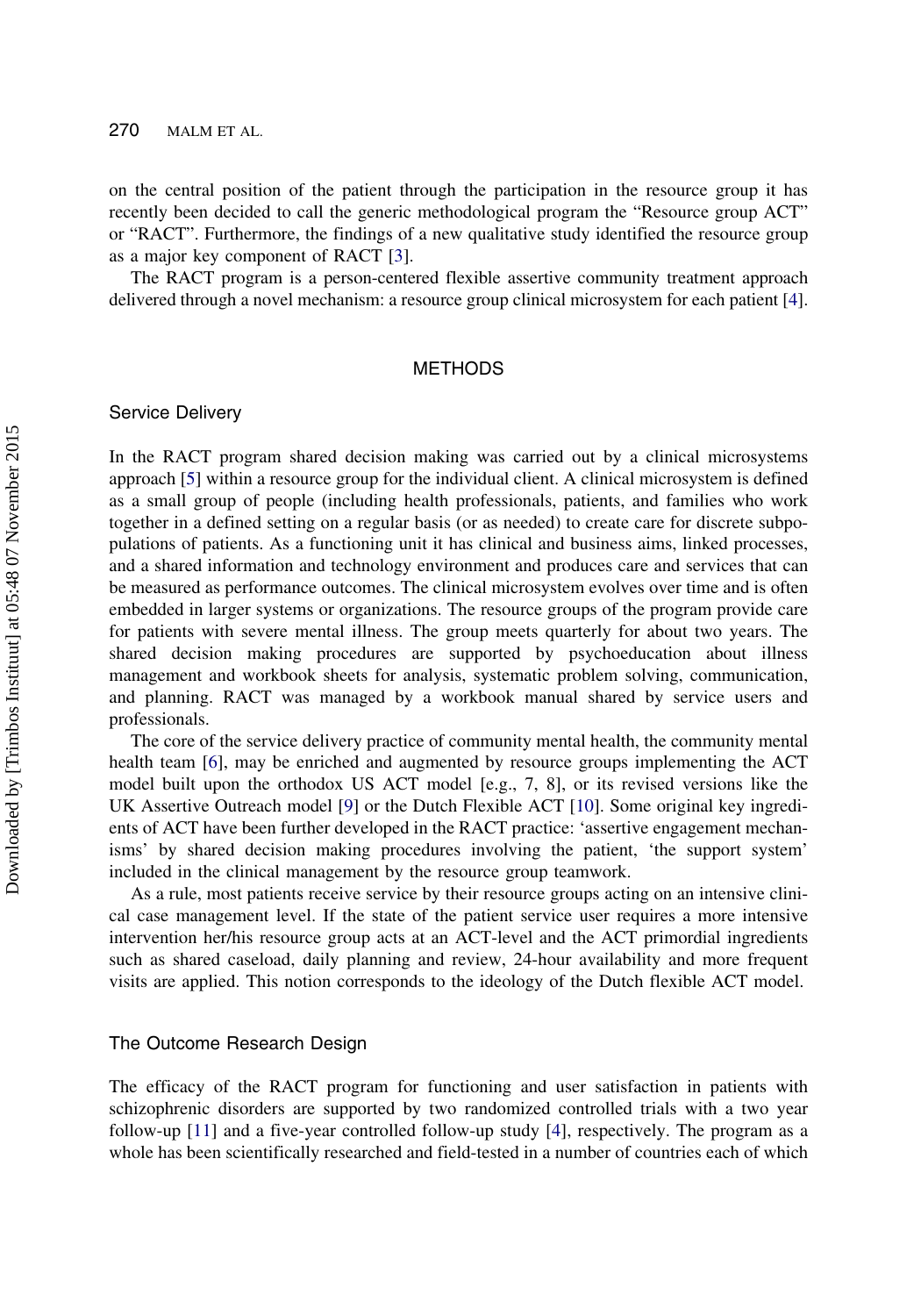<span id="page-3-0"></span>has adapted the approach to its own particular system for providing health care and welfare support [e.g., 11–16].

# **RESULTS**

The outcomes are summarized as a GRADE [[17\]](#page-8-0) summary of findings comparing RACT, the Resource group ACT approach, with good clinical practice programs in the treatment of schizophrenic disorders (Table 1).

There were significant improvements in the primary outcome measure, the GAF-Disability scale, for the changes from baseline over two and five years favoring the RACT group. The effect sizes for the differences in change between RACT and Rational Rehabilitation programs at two and five years were 0.52 respectively 0.79. Durability of the two-year outcomes was also demonstrated.

The five-year findings for primary outcomes were improved social functioning and satisfaction with care for the Resource group ACT (RACT) group. These results are in accord with findings of a recent meta-analysis [\[18](#page-8-0)]. There is now up-to-date research evidence in favour of the RACT integrative approach as being an effective program to implement community mental health services for patients with schizophrenic disorders. The studies included in the meta-analysis all show outcomes in terms of large effect sizes. There were six RCT studies and 11 observational studies and the follow-up periods ranged from one to five years. Participation in the RACT program resulted in improved social skills functioning, increased well-being, as well as a reduction of symptoms.

#### **DISCUSSION**

#### Psychoeducation of Individual Families Involving the Patient

In the RACT program psycho-education involving the patient in optimal combinations of costeffective biomedical and psychosocial interventions is employed throughout and implemented

| Research<br>design | <b>Studies</b>          | <i><u><b>Outcomes</b></u></i>              | Effect size<br>Cohen's d | No of<br>participants | Quality of<br>evidence |
|--------------------|-------------------------|--------------------------------------------|--------------------------|-----------------------|------------------------|
| Primary            | Two-year                | The DSM-IV split-GAF Function rating scale | .52                      | 84                    | High                   |
|                    | <b>RCT</b> [11]         | UKU-Consumer satisfaction scale            | .55                      |                       |                        |
|                    |                         | The DSM-IV split-GAF Symptoms rating scale | .15                      |                       |                        |
|                    | Five-year               | The DSM-IV split-GAF Function rating scale | .79                      | 66                    | Moderate               |
|                    | RCT[4]                  | UKU-Consumer satisfaction scale            | .82                      |                       |                        |
|                    |                         | The DSM-IV split-GAF Symptoms rating scale | .07                      |                       |                        |
| Secondary          | Meta-analysis           | Function                                   | .93                      | 400                   | High                   |
|                    | Six two-year            | Wellbeing                                  | 1.16                     |                       |                        |
|                    | RCT <sub>s</sub> $[18]$ | Symptoms                                   | .57                      |                       |                        |

TABLE 1 GRADE Summary of Findings Comparing RACT with Best Clinical Practice [\[16](#page-7-0)]

Effect sizes are in-between comparisons between RACT and Best Practice in the RCT trials.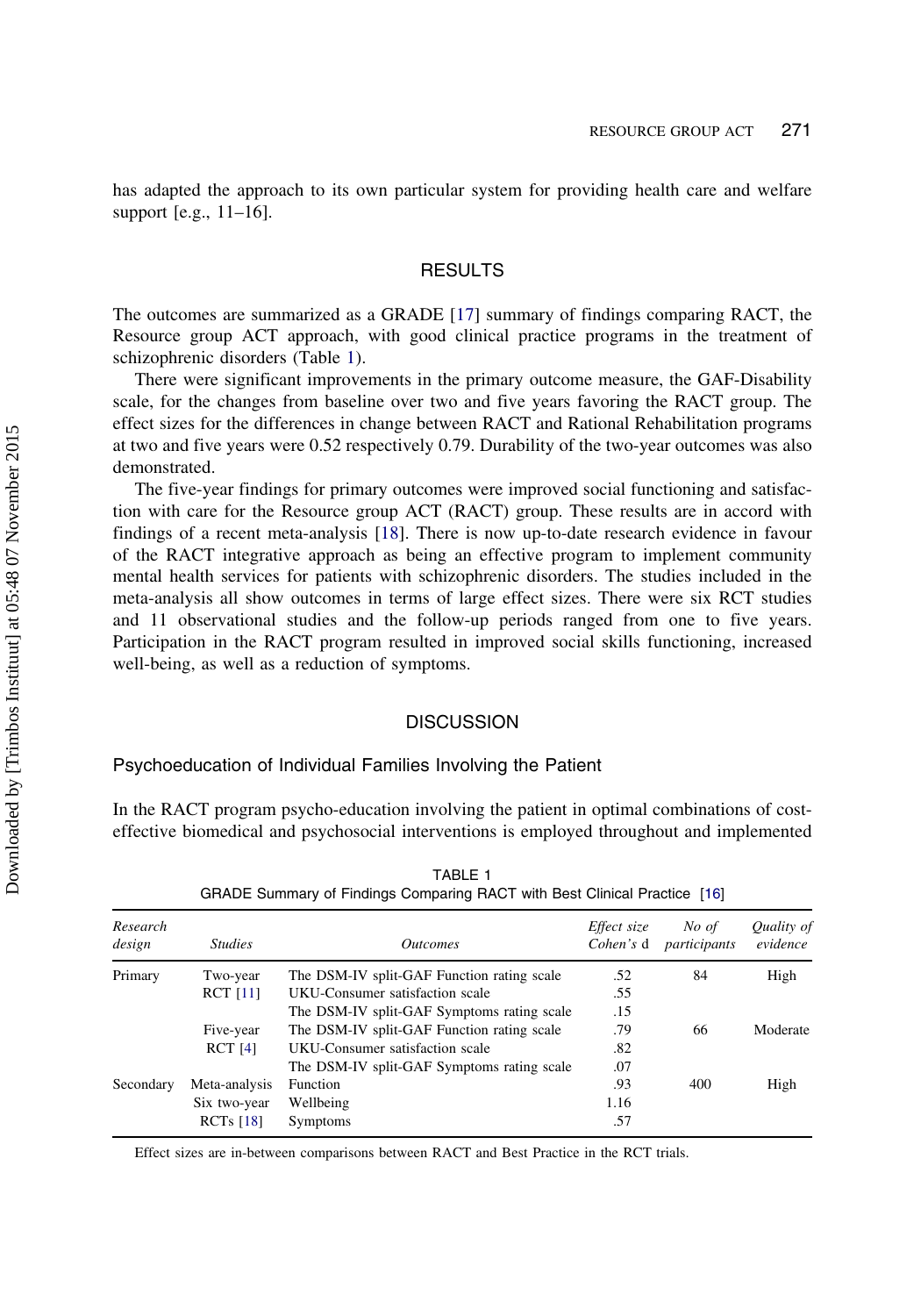by resource group task forces. Treatments employed include effective drug strategies targeted to changing symptom profiles and specific pharmacological strategies, such as patient control of flexible doses or a clozapine program (Mike Firn personal communication 2011-02-28), illnessspecific psycho-education, family interventions, person-centered psychological strategies for residual or emerging symptoms such as CBT for depression and psychotic symptoms, and living skills training for daily life. In contrast to the Illness Management and Recovery (IMR) [\[19](#page-8-0)], an over-arching strategy of the RACT approach is to involve the whole social network in the clinical management.

A major difference between this RACT/IC integrative flexible approach and the currently best community-based practices is the extensive psychoeducation, training and consultative support for patient users and significant others (families and other informal caregivers, family practitioners, primary care nurses, social workers and people from other agencies in the community). Thus, one objective is empowerment of the patient user to be become a 'heroic client' [\[20\]](#page-8-0). Informal caregivers are then to become active participants in all aspects of the personal recoveries.

In the RACT practice there is an emphasis on training mental health professionals in the competent application of a range of assessment and intervention strategies that have been demonstrated to be those most effective and currently available for most of the common disorders found in the community. By various psychoeducational procedures the professionals transfer their know-how to their patients in accordance with individual needs and personal goals (person-centered care).

In the RACT program there is also psychoeducation through group methodological supervision for the case managers on their practice patients, including training to use applications by forms of tracking and recordings of ongoing processes [\[21\]](#page-8-0). Assessments of the competence of therapist skills and program fidelity are conducted at yearly audits to ensure that core skills are maintained, and that a high degree of consistency is achieved throughout the service [\[22\]](#page-8-0).

#### Efficacy and Effectiveness

The recent meta-analysis [[18\]](#page-8-0) and a critique paper [\[23](#page-8-0)] concluded that the Resource Group ACT 'demonstrated through the scientific research literature to be efficient and effective treatment strategies for people experiencing severe mental illness'.

In a recent Cochrane analysis on psycho-education for schizophrenia involving individuals and groups in 44 hospital-based trials [\[24](#page-8-0)], it was concluded that 'psycho-education does seem to reduce relapse, readmission, encourage medication compliance, as well as reduce the length of the hospital stay'.

The two programs compared in our two primary outcome studies (Table [1](#page-3-0)) were both provided by community mental health teams employing psychoeducation by multiple family groups without user participation similar to those of multiple family group therapy [[25\]](#page-8-0) and the S.A.F.E. program [\[26](#page-8-0)]. Only the RACT program comprised psychoeducation involving the participation of the patient user and through individualized resource groups as well. By this design we think that we have met the challenge of carrying out 'more applicable research in this area aimed at fully investigating' the promising psychoeducational approach [\[24](#page-8-0)]. The novelty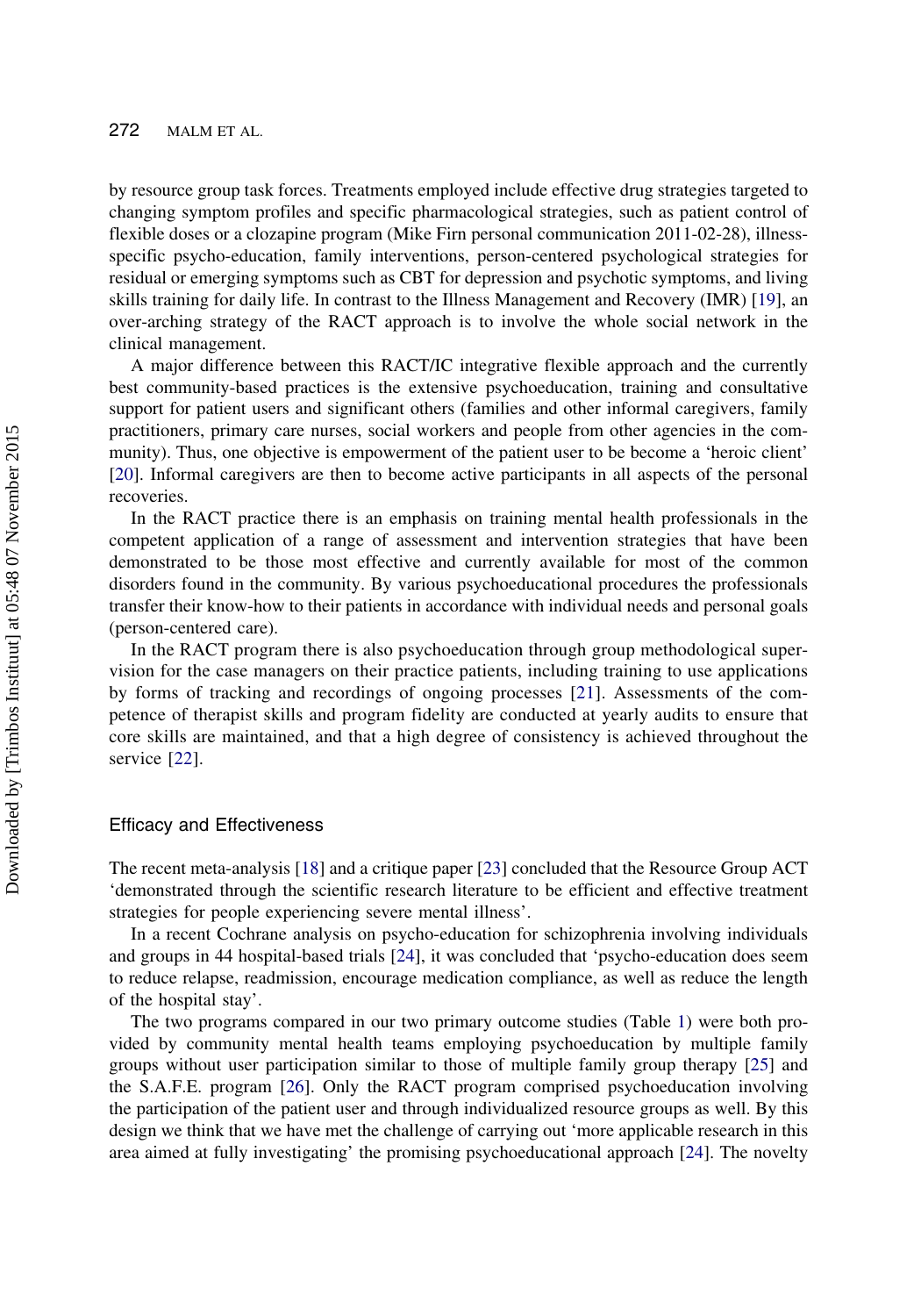of the RACT approach of combining psychoeducation with patient participation may be one treatment condition explaining the added clinical effectiveness of RACT.

#### Service Delivery and Implementation

At an organizational system level, the Swedish welfare adapted RACT approach version seeks to involve all agencies in an integrated balance of highly specialized community psychiatry, addictions services, emergency hospital bed services, primary care, and municipal social services (Fig. 1).

Any team which integrates functions will meet challenges where the wider care system is less integrated. Brokering of services from social care and primary care should not involve unnecessary delay and dispute. Preferably there should be written agreements of services and protocols guided by local needs sustained by financial agreements. The community mental health team provides a stable platform for the professional practitioners but cannot function as an island within a dysfunctional system.

#### Ideology

The RACT approach is anchored in the disability model of mental health care ideology, integrating key elements of the medical model and considering the risk-management model by zero tolerance for losing a client engaged in the program [[27\]](#page-8-0) (Table [2\)](#page-6-0).

And 'the role of the consumer' has become well defined as being a knowledge-empowered collaborative partner of professional carers in the management of clinical decision making.



The community-based mental health arena

FIGURE 1 The organizations concerned (bows) and patient, family and significant other persons (circles) and the community arena where service delivery is by a multidisciplinary professional team and resource groups for each patient. The basic building block in community psychiatry in the Swedish context is a multidisciplinary community mental health team of professionals from both the municipality and the county: a social-psychiatric team. The RACT program is a person-centered flexible assertive community treatment approach delivered through a novel mechanism: a resource group clinical microsystem for each patient. The program is an integrated health technology approach to the systematic coordination of general and behavioral health care.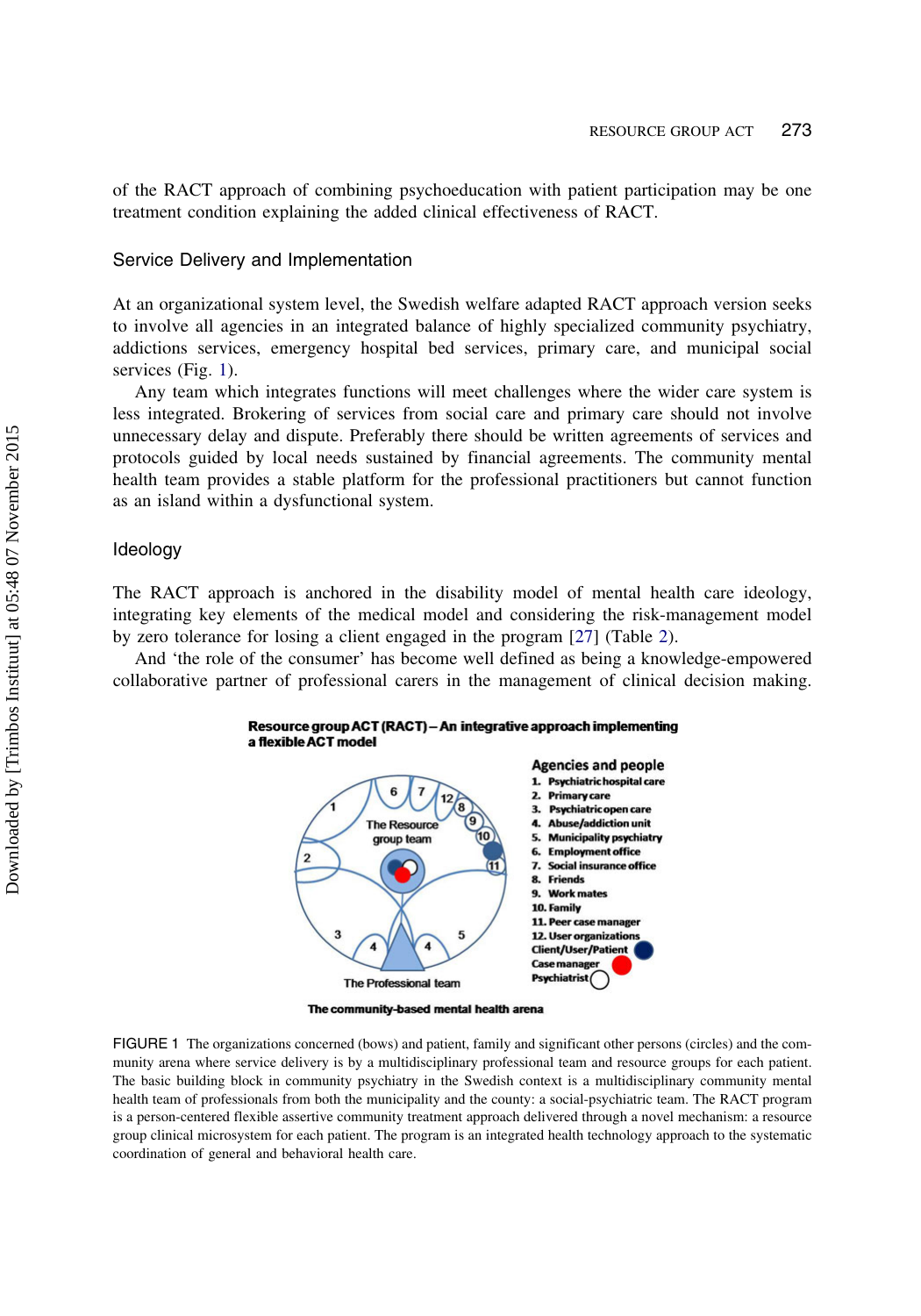<span id="page-6-0"></span>

|                       | The medical model                                                                                                               | The disability model (RACT)                                                                                                                                                                                               | Risk-management model                                                                                                                                                                                                         |
|-----------------------|---------------------------------------------------------------------------------------------------------------------------------|---------------------------------------------------------------------------------------------------------------------------------------------------------------------------------------------------------------------------|-------------------------------------------------------------------------------------------------------------------------------------------------------------------------------------------------------------------------------|
| Focus                 | Emphasizes mental health as<br>an illness requiring<br>treatment                                                                | Based on normalization<br>concepts where users are<br>perceived as citizens<br>making their own decisions                                                                                                                 | Perception of users as a<br>danger and threat to public<br>safety                                                                                                                                                             |
| Policy and<br>service | Based on hospitals, evidence-<br>based drug treatments and<br>psychological therapies<br>with doctors as key<br>decision makers | Argues for user<br>empowerment, autonomy<br>and enforces citizen's<br>rights with a long-term<br>objective of the user in<br>charge of her/his illness                                                                    | Perception of social problems<br>in terms of risk and<br>reduced solidarity                                                                                                                                                   |
| Frames of<br>users    | In terms of their diagnosed<br>mental illness. Accords<br>users a passive role as<br>'patients'                                 | Individualized and tailored<br>with a coordinated support<br>network of public,<br>voluntary and private<br>actors to meet users'<br>individual priorities and<br>preferences. User-<br>generated support and<br>services | Emphasizes steering<br>strategies and increased<br>control strategies.<br>Perception that risks can be<br>managed and a focus on<br>ideas that risks have a<br>cause, and failure to control<br>means someone is to<br>blame. |

TABLE 2 Three Mental Health Care Ideologies

Within the constraints of their abilities, each person is trained to participate as a full member of the resource group team, through psycho-educational strategies e.g., motivational interviewing, stress management, systematic communication training, problem analyses, and systematic problem solving as well as crisis management.

People with severe mental illnesses are all unique. The more well timed and co-ordinated person-centered treatment and illness management intervention options that are available, the more successful the outcomes and personal recoveries will be.

# **CONCLUSION**

The original 'family unit in the community' of the Integrated Mental Health Care program (IC) was developed step-by-step through practice-based evidence and clinical expertise to include significant others as resource persons, and a new concept, the flexible "Resource group ACT" (RACT).

Our review indicates that the psychoeducation of individual patients involving the patient by clinical microsystem resource groups (RACT) can add effectiveness to any program for patients with severe mental illness.

#### ACKNOWLEDGEMENT

The authors thank Ann Frodi for language revision.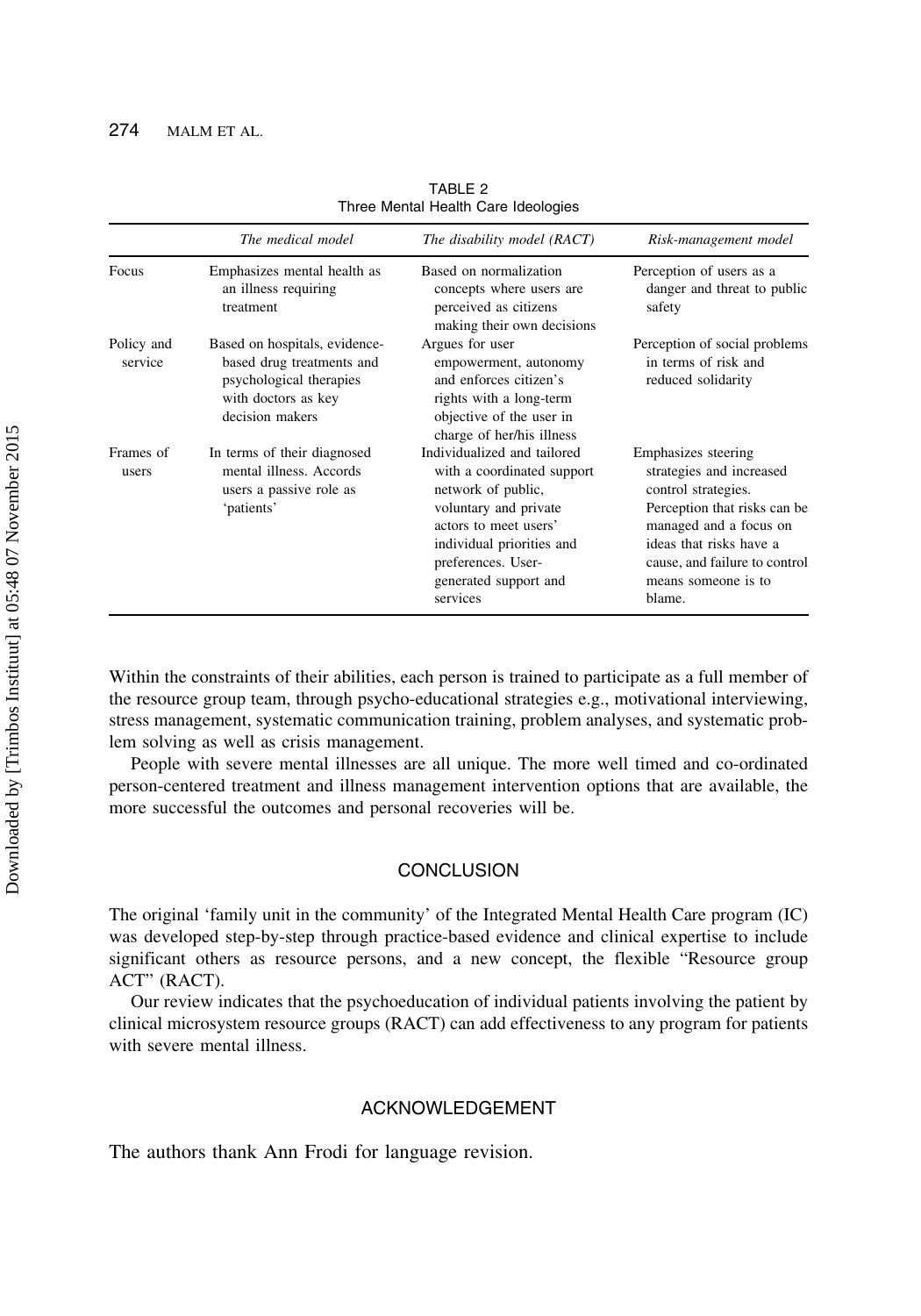# FUNDING

<span id="page-7-0"></span>Support for this article was provided by the Swedish Medical Research Council Grant No B96- 27X-11656-01A and K97-27X-11656-02B; the Faculty of Medicine, University of Gothenburg; the Vårdal Foundation; the Swedish Schizophrenia Fellowship; the Swedish National Board of Health and Welfare; the Söderström-Königska Foundation; the Centre for Public Sector Research (CEFOS), University of Gothenburg; and the Torsten and Ragnar Söderberg Foundation. There are no conflicts of interest regarding this paper or its publication.

# **REFERENCES**

- 1. Falloon, I.R.H., & Fadden, G. (1993) Integrated mental health care. Cambridge: Cambridge University Press.
- 2. Jonsson, J., & Malm, U. (2002) The social network resource group in Sweden: a major ingredient for recovery in severe mental illness. In Family Interventions in Mental Illness, H.P. Lefley HP & D. Johnson (eds.). Westport Conn: Praeger Publications.
- 3. Nordén, T.; Eriksson, A.; Kjellgren, A.; & Norlander, T. (2012) Involving clients and their relatives and friends in the psychiatric care. Case managers' experiences of training in Resource group Assertive Community Treatment. PsyCh Journal, 1, 15–27.
- 4. Malm, U.; Ivarsson, B.; & Allebeck, P. (2014) The durability of the efficacy of Integrated Care in schizophrenia: A five-year randomized controlled study. Psychiatric Services, 65, 1054–1057.
- 5. Nelson, E.C.; Batalden, P.B.; & Godfrey, M.M. (2007) Quality by design A clinical microsystems approach. San Francisco: Jossey-Bass.
- 6. Thornicroft, G., & Tansella, M. (2009) Better mental health care. Cambridge: Cambridge University Press.
- 7. Stein, L., & Test, M. (1980) An alternative to mental health treatment. I. Conceptual model, treatment program, and clinical evaluation. Archives of General Psychiatry, 37, 392–397.
- 8. Drake, R.E.K.T.; Mueser, K.T.; Torrey, W.C.; Miller, A.L.; Lehman, A.F.; Bond, G.F.; Goldman, H.H.; & Leff, H.S. (2000) Evidence-based treatment of schizophrenia. Current Psychiatry Reports; 2, 1523–3812.
- 9. Burns, T., & Firn, M. (2002) Assertive outreach in mental health. Oxford: Oxford University Press.
- 10. Bond, G.R., & Drake, R.E. (2007) Should we adapt the Dutch version of ACT? Commentary on "FACT": a Dutch version of ACT". Community Mental Health Journal, 43, 435–438.
- 11. Malm, U.; Ivarsson, B.; Allebeck, P.; & Falloon, I.R.H. (2003) Integrated care in schizophrenia: A 2-year randomized controlled study of two community-based treatment programs. Acta Psychiatrica Scandinavica, 107, 415–423.
- 12. Sungur, M.; Soygür, H.; Güner, P.; Üstün, B.; Cetin, I.; & Falloon, I.H.R. (2011) Identifying an optimal treatment for schizophrenia: A 2-year randomized controlled trial comparing integrated care to a high-quality routine treatment. International Journal of Psychiatry in Clinical Practice, 15, 118–127.
- 13. Mastroeni, A.; Bellotti, C.; Pellegrini, E.; Galletti, F.; Lai, E.; & Falloon, I.R.H. (2005) Clinical and social outcomes five years after closing a mental hospital: a trial of cognitive behavioral interventions. Clinical Practice and Epidemiology in Mental Health, 1, 25. doi:[10.1186/1745-0179-1-25](http://dx.doi.org/10.1186/1745-0179-1-25) Received from [http://www.cpemental](http://www.cpementalhealth.com/content/1/1/25) [health.com/content/1/1/25](http://www.cpementalhealth.com/content/1/1/25)
- 14. Economou, M.; Palli, A.; Peppou, L.; & Madianos, M. (2011) Recovery from Schizophrenia: A four-year study of an inner city cohort. Community Mental Health Journal, 47, 660–667.
- 15. Ryu, Y.; Mizuno, M.; Sakuma, K.; Munakata, S.; Takebayashi, T.; Murakami, M.; Falloon, I.R.H.; & Kashima, H. (2006) Deinstitutionalization of long-stay patients with schizophrenia: the 2-year social and clinical outcome of a comprehensive intervention program in Japan. Australian and New Zealand Journal of Psychiatry, 40, 462–470.
- 16. Falloon, I.R.H.; Montero, I.; Sungur, M.; Mastroeni, A.; Malm, U.; Economou, M.; Grawe, R.; Harangozo, J.; Mizuno, M.; Murakami, M.; Hager, B.; Held, T.; Veltro, F.; & Gedye, R. (2004) The OTP Collaborative Group: Implementation of evidence-based treatment for schizophrenic disorders: two-year outcome of an international field trial of optimal treatment. World Psychiatry, 3, 104–109.